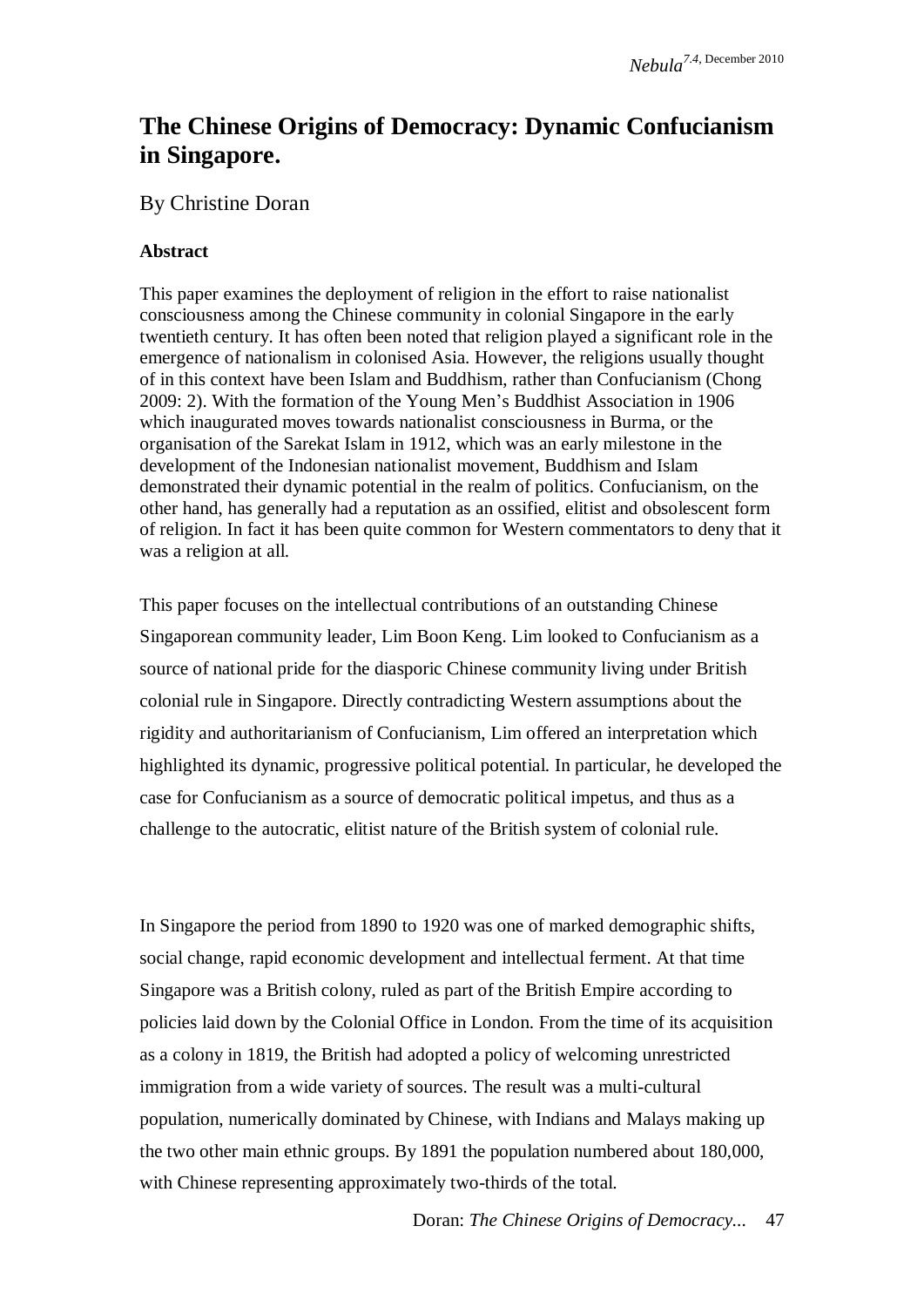A prominent leader of the Chinese community in this period was Lim Boon Keng (1869-1957), a second generation Straits born Chinese. After completing his schooling in Singapore, Lim took up a scholarship to study medicine in Edinburgh, returning to Singapore in 1893 to start his own practice. In 1895 he was appointed to represent the Chinese community in the Straits Settlements Legislative Council, an advisory body chosen by the British governor. He represented the Chinese on many other committees, and in 1918 was awarded an OBE. His links with China were also strong. In the last days of the Manchu dynasty he accepted the post of medical adviser and inspector-general of hospitals in Beijing. After the revolution of 1911, he was appointed as confidential secretary and personal physician to Sun Yat-sen. Lim returned to Singapore when Yuan Shikai took over the presidency of the republic. In 1921 he became vice-chancellor of the University of Amoy (Xiamen) and remained in China until 1937. When the Japanese invaded Singapore in 1941, he was imprisoned but later represented the Chinese community in negotiations with the Japanese. Throughout his career Lim wrote many books and articles. He was also a successful entrepreneur in the rubber, tin, shipping, media, insurance and other industries.

Within the apparently uncongenial milieu of Singapore under British colonial rule, Lim advocated a resurgence of Confucianism as a way of encouraging nationalist awareness among the Chinese community. In particular he argued that the intellectual resources of Confucianism could be used to support progressive political change. Lim"s conversion to Confucianism was gradual, but by 1899 he identified himself as a convert. He objected strongly to Western commentators" attempts to deny that Confucianism was a religion (Lim 1917: 1).

Lim Boon Keng made the claim that Confucian principles of government were democratic. Indeed, he believed that democracy had already been achieved in China"s early history, referring proudly to the "important democratic institutions of the ancient Chinese" (Lim 1915a: 94). In an important paper delivered in 1915, he argued that the Confucian conception of the State was founded on democratic principles (Lim 1915a: 97).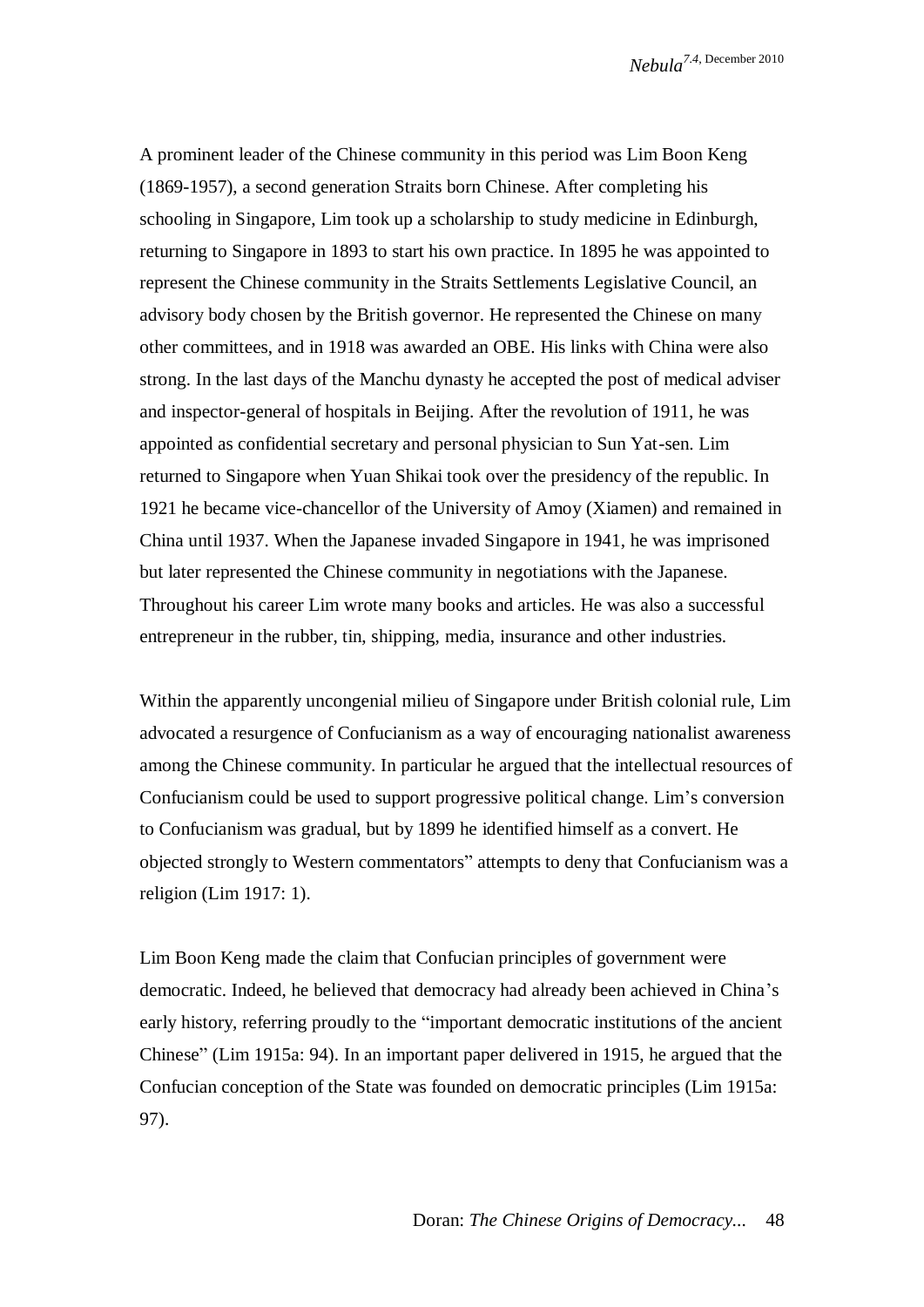According to Lim Boon Keng, Confucianism comprises a number of closely interrelated "departments:" (a) Philosophy; (b) Theology; (c) Anthropology; (d) Ethics; and (e) Politics. This range of concerns made Confucianism, in Lim"s view, a complete and rounded study of humanity, chiefly from a pragmatic point of view, as well as an "allsufficient religion" (Lim 1913: 142). In order to understand Lim"s political thought, it is necessary to outline briefly his interpretation of Confucian principles within each of these departments.

Under the heading of Philosophy, Lim asserted that there is an all-pervading law, absolutely true, underlying all natural processes whether physical, mental or spiritual. Consequently there is a "right *way* for all things human or divine" (Lim 1915a: 94). The way (*dao*) is unitary, hence for human beings to flourish they must bring themselves into harmony with it. Lim"s theology was based on the claim that behind all the multiple phenomena of the world there is a Supreme Being, or Supreme Ruler. The terms of Lim"s argument thus slip easily from theology to theocracy. However, the wishes of this divine ruler were to be interpreted according to the common aspirations and ideals of humanity. As he put it, the "*Vox Populi* is the only recognisable *Vox Dei*" (Lim 1915a: 94). This is, to say the least, a marked democratic move in Lim"s argument. By identifying the *vox populi* as the only accessible source of information about the desires of the divine authority available to humanity, he gives the people the ultimate word. In this formulation the source of political legitimacy is not the will of the people as such; instead legitimacy is established on transcendent sacred origins. Nevertheless, the will of the people is recognised as a direct, and directly perceptible reflection of the will of the transcendent deity or of Heaven.

Under the heading Anthropology, Lim acknowledged humanity as the highest product of evolution, a concept by the way that he believed originated in ancient China. Because human beings had developed knowledge and conscience, they were fitted to act as instruments of the divine in working upon and transforming the natural world. Implanted with the germ of benevolence, under the guidance of the sages, humanity has the capacity to move towards altruism and eventually to achieve a universal global community of peace. Ethics demands that humanity must be ruled by and bring itself into alignment with the universal law. In this way the social relations of communal life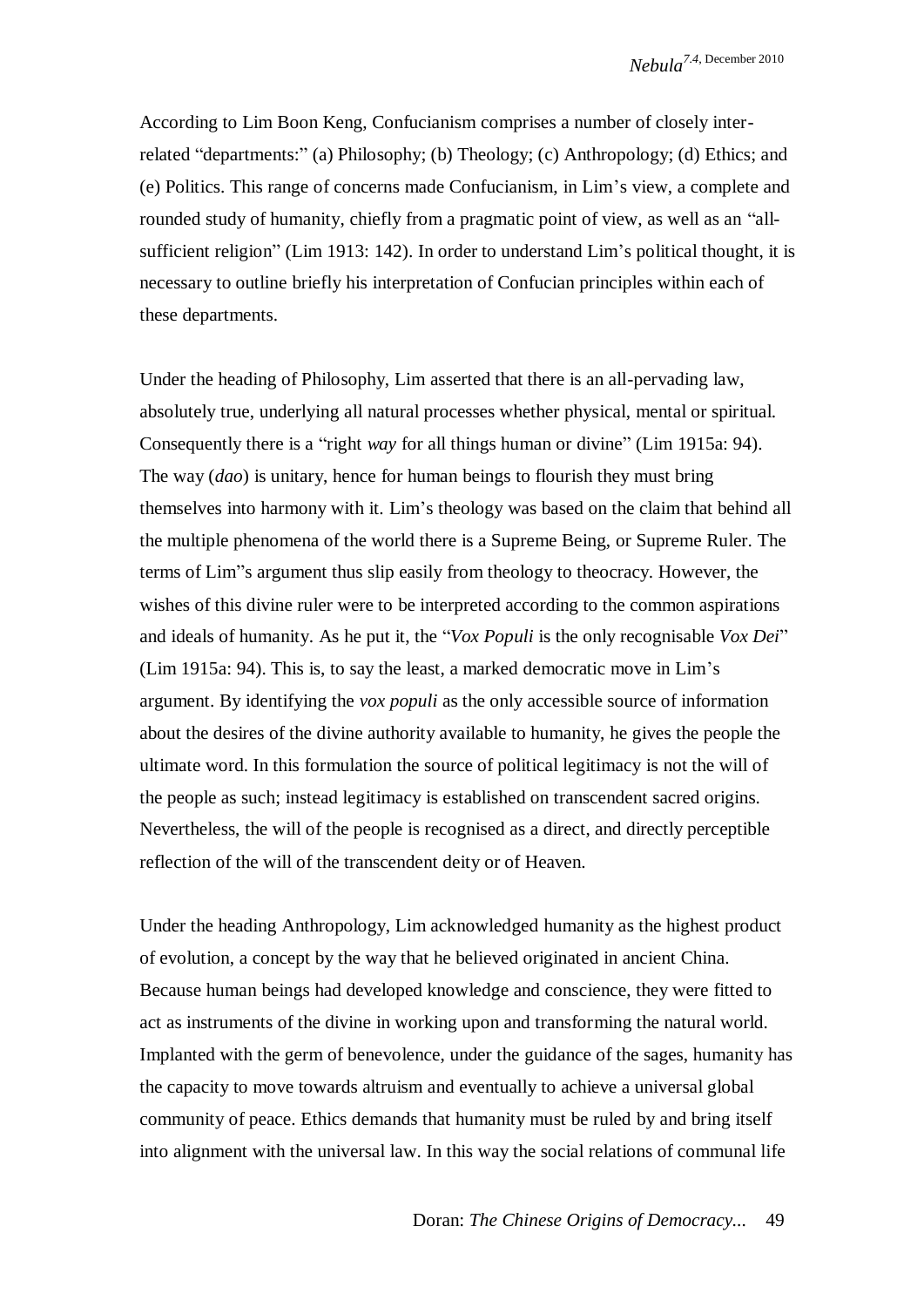would be harmonious. To prevent any falling back into barbarism, education is indispensable and therefore education should be universal (Lim 1915a: 94).

Finally, under the heading of politics, Lim Boon Keng puts all the emphasis on democratic principles. Under Confucian conceptions, the State is to be governed for the benefit of the people. The chief authority to whom Lim turned to support this view was Mengzi (Mencius, 371-289 BCE). Mengzi is generally acknowledged to be the most creative and influential follower of Kongzi (Confucius, 551-479 BCE), born about one hundred years after Kongzi"s death. Mengzi laid out an order of priority in the political realm: "the people are the most important; next comes the country, and lastly stands the ruler" (Lim 1915a: 95). Thus according to Mengzi, it was the ruler's first duty to provide for the welfare and prosperity of the people. In much of his thinking on democracy, Lim Boon Keng revealed a heavy debt to Mengzi. Lim followed Mengzi in the view that human nature is essentially good (Lim 1915b: 47-8). Mengzi argued that the political legitimacy of a government derives from the acceptance or consent of the people. He stated clearly that the people may always justly overthrow a ruler who harms them. Mengzi"s idea of the right to rebel can be compared to John Locke's right to revolution, as expounded in his *Two Treatises of Government*.

In his discussion of democratic politics, Lim also appealed to the contributions of a more recent Confucian authority, Kang Youwei (K"ang Yu-wei, 1858-1927). Kang had almost lost his life by proposing a programme of political reforms to the rulers of the moribund Manchu dynasty during the 1890s. Kang set out the progressive stages of development of the State as follows: (1) nomadic tribal state; (2) territorial chieftaincy; (3) feudal state; (4) imperial state; (5) republic; (6) communist state. Lim endorsed this categorisation as representing the progressive changes in the form of the State over the course of Chinese history. He certainly saw no contradiction between Confucianism and republicanism, and also believed that certain socialistic policies, such as nationalisation of land, means of communication and public utilities, could be justified by Confucian arguments (Lim 1915a: 97-98).

From these premises and arguments Lim drew significant conclusions about the proper functioning of a Confucian State: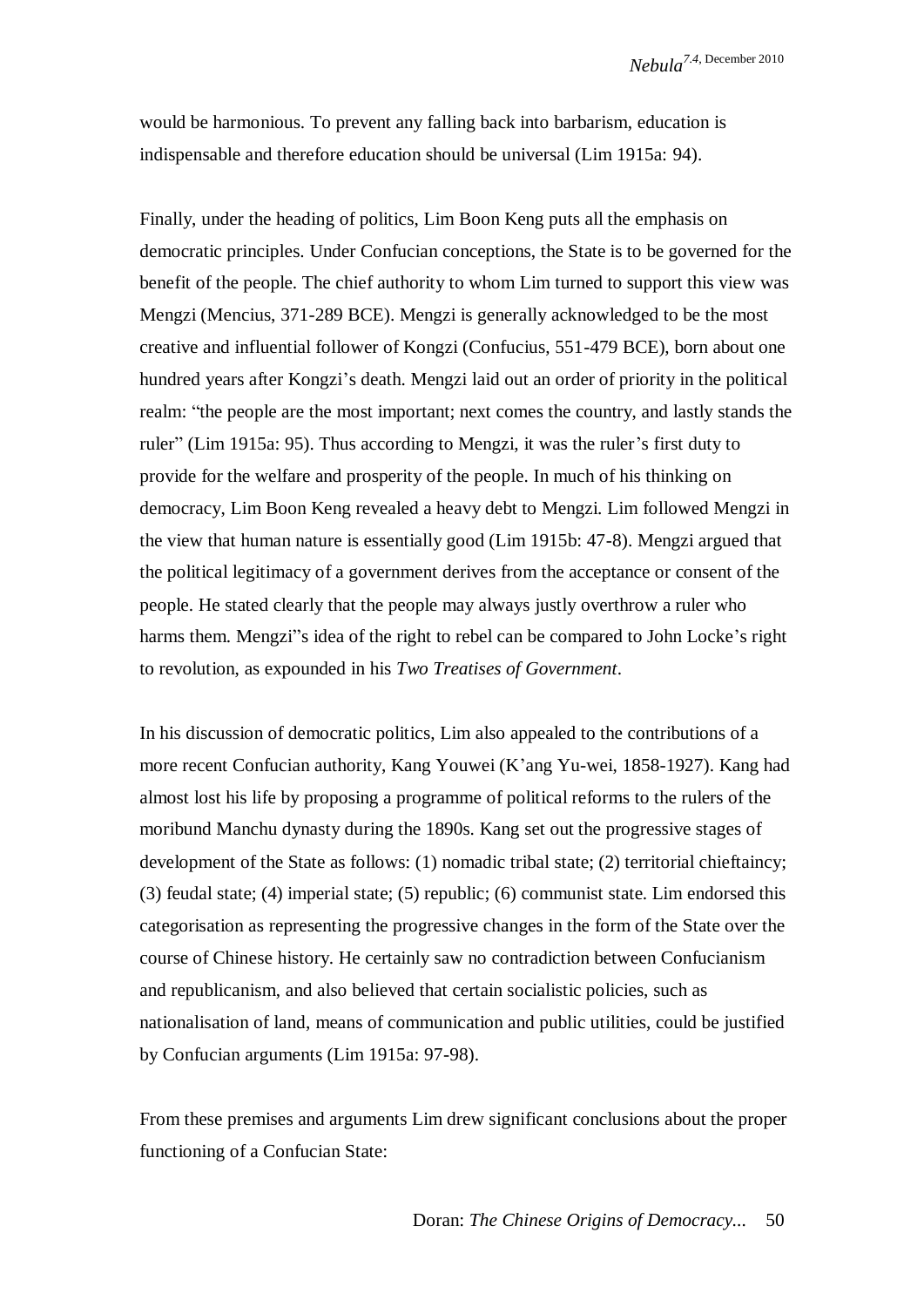The people are the foundation of the State. The country is for the benefit of the people. The ruler and administrators are to serve the people…The sole *raison d'etre* of the State is for the preservation and maintenance of the people, and for the provision of all human requirements in peace and prosperity (Lim 1915a: 96).

From the fundamental principles could also be deduced the appropriate rights and duties of the component parts of the State. The ruler is in theory "the viceregent of God." He (never she) must "serve the State in the interests of the governed" and is responsible both to God and to the people (Lim 1915a: 96). The people have the right to life and liberty if they discharge certain definite obligations to the State. In return they are to receive protection, education and government. The reciprocal rights of the people also encompassed rights to justice, to property, to freedom of religion, and to a share in administration or self-government. The right to rebel against tyranny or misgovernment Lim, like Mengzi, considered "inalienable" (Lim 1915a: 97).

Lim Boon Keng readily admitted that these Confucian ideals had not always been put into practice during the course of Chinese history. He conceded that "tyrants have oppressed the people from time to time," but pointed out that China was "not the only land where high ideals have failed to become realised to their fullest extent" (Lim 1915a: 97). Furthermore, even though Confucian principles had never been thoroughly applied in practice, yet they "had achieved greater moral results than any other system of religion or morals" (Lim 1913: 136). Even in "degenerate times," when Chinese governments had become oppressive, no central government had dared to deny that the people were paramount. At the end of the last dynasty in 1911, even the Manchus declared when abdicating that the emperor yielded to the will of Heaven and the voice of the people (Lim 1913: 136).

Lim traced the democratic foundations of Chinese civilisation back to the earliest period of ancient Chinese history, or prehistory, associated with the emergence of culture heroes and sage kings. Like most Confucian scholars, he stressed the prime importance of this era, which laid the foundations and established the cultural patterns that would guide Chinese development for nearly five millennia. This period can be dated as approximately 2800 to 2200 BCE, before the first dynasty, the Xia dynasty (2100-1600 BCE). Lim characterised this formative period of Chinese history as one of social equality. For leadership, the people willingly gave their allegiance to a number of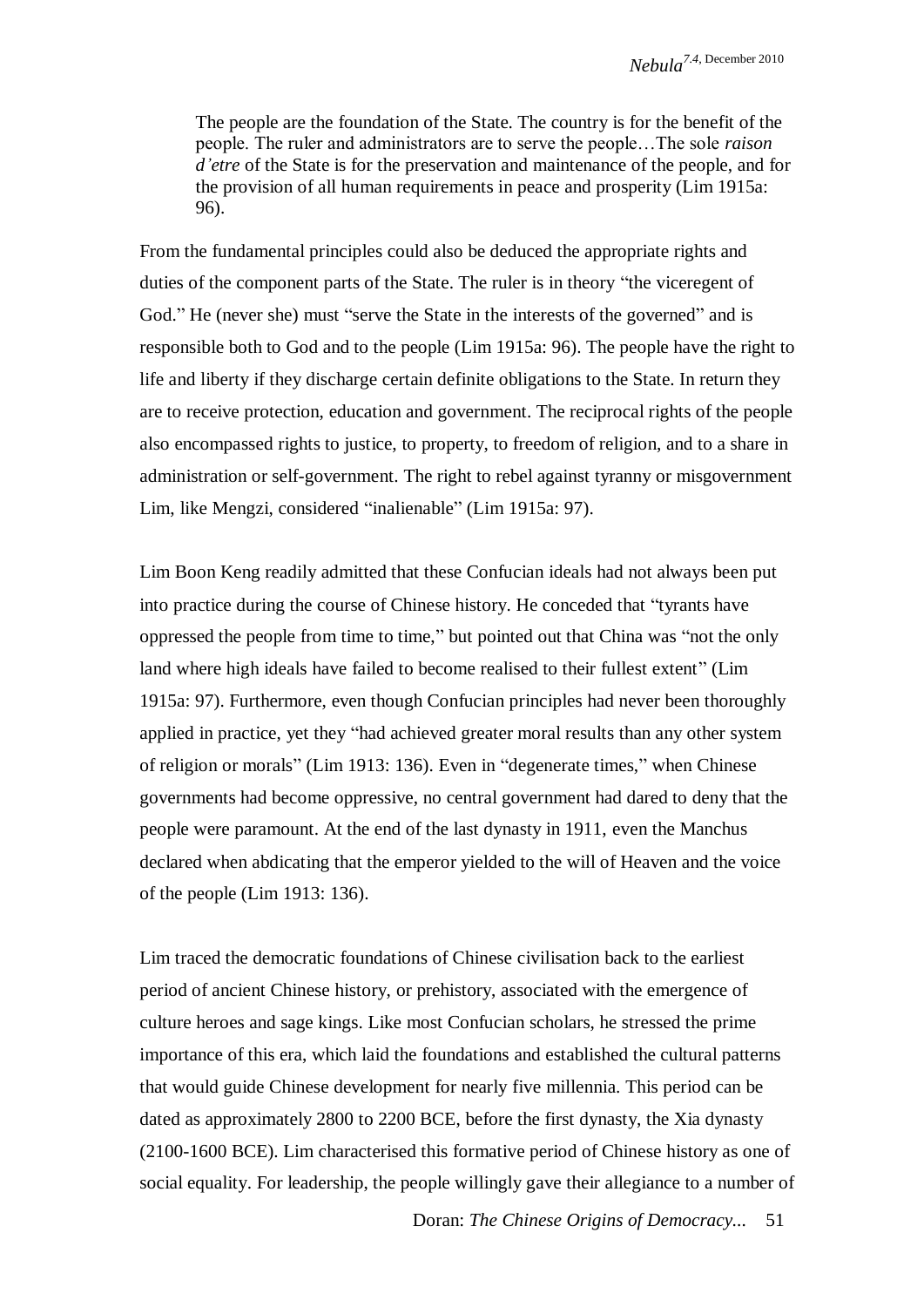morally outstanding rulers. According to Lim, the principles of the sage founders of Chinese civilisation were "essentially democratic." He regarded the kings of this time as moral exemplars and model rulers (Lim 1913: 134). These god-kings were altruistic and used their supernatural powers to improve the lives of the people. About two thousand years later, Kongzi and his disciple Mengzi talked a great deal about the merits of these legendary kings, endorsing and preserving these ideas about correct political relationships and "thus imparting upon the politics and administration of China the democratic characteristics which distinguish Chinese institutions from those of the West" (Lim 1913: 135).

Lim Boon Keng most definitely did not look to Western concepts of democracy as the source of his ideas. In fact, the historical trajectory he described was one where the Jesuit missionaries who arrived in China from the sixteenth century were so impressed by Chinese political developments, "and with their profound democratic import," that when they reported what they had seen in Europe, the Chinese model inspired the works of Voltaire, Montesquieu, Diderot and the Encyclopedists (Lim 1913: 138). For Lim it was one of the great ironies of history that these European philosophical works were then being imported into republican China and avidly consumed by Chinese as new insights.

Lim repeatedly drew contrasts between China and the West, always with a sharply critical eye on Western theory and practice. At times these contrasting pictures must have been unsettling for his European audience, threatening to overturn their preconceptions about the general hopelessness of the Chinese and the superiority of all things Western. For instance, Lim pointed to an immense gulf separating social relations in Europe and in China. Whereas in Europe there had existed slavery and serfdom until very recent times, "the free people of China have been contented with their domestic and village liberties" (Lim 1913: 134). Contrasting the Confucian conception of the State with comparatively recent Western notions, Lim insisted that ""*L'etat s'est* [*sic*] *moi*" is the very antithesis of the Confucian conception" and that "it is, from the beginning to the end, the very opposite of the prevalent idea of Machiavelli, that in the interests of the State the ends may justify the means, even if immoral" (Lim 1915a: 95).